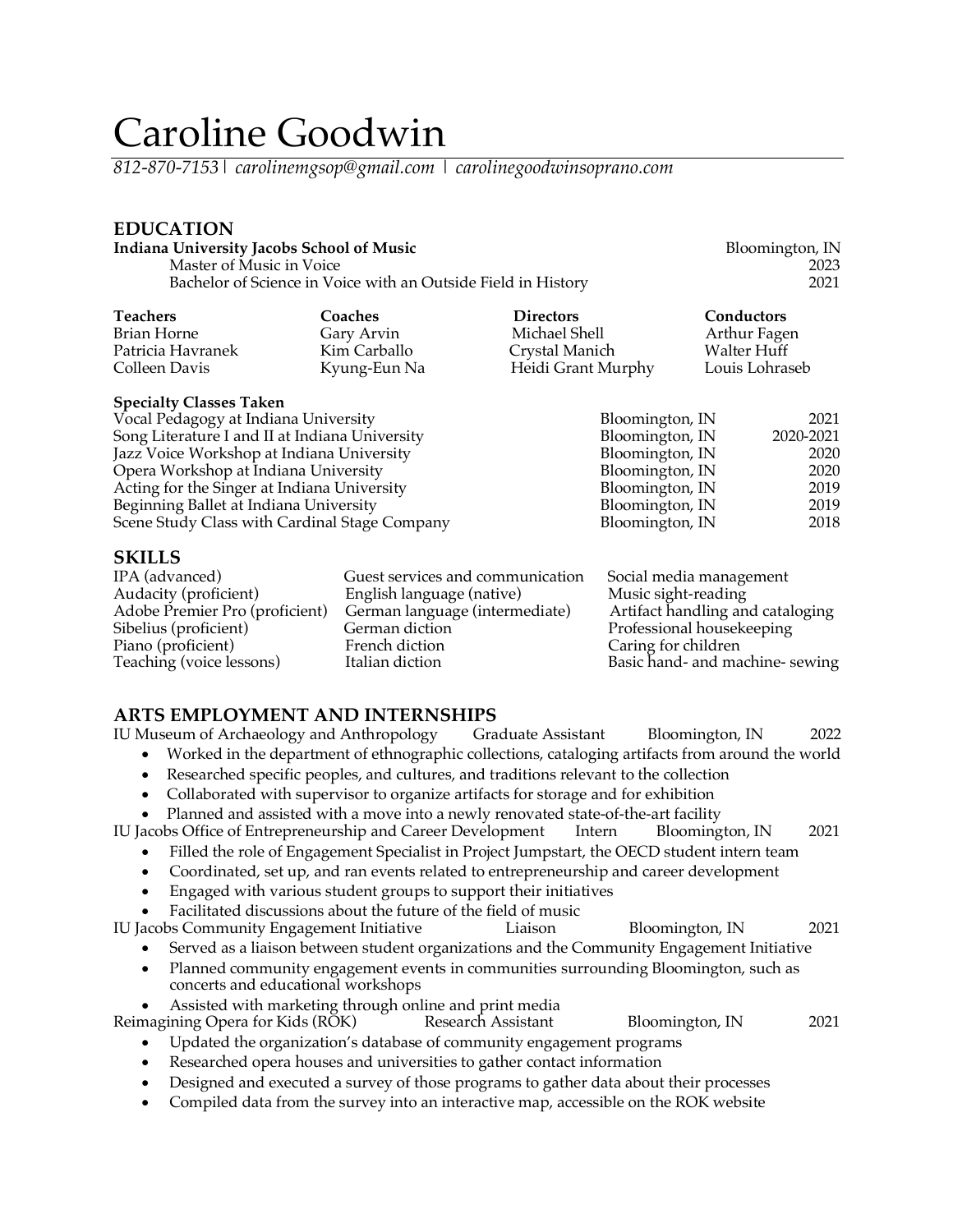IU Museum of Archaeology and Anthropology Cataloging Intern Bloomington, IN 2021 • Cataloged artifacts from the Dee Birnbaum Collection of ethnic jewelry and textiles • Researched specific peoples, and cultures, and traditions relevant to the collection • Collaborated with supervisor to organize artifacts for exhibition Learned about proper handling, storage, cleaning, and display of historical artifacts<br>ical Arts Center Usher Bloomington, IN IU Musical Arts Center Usher Bloomington, IN 2019-2020 • Improved patron experience by offering exceptional customer service • Resolved patron issues with ticketing, seating, mobility, etc. • Performed front-of-house tasks such as opening and closing, set-up, and house inspection • Learned emergency safety procedures Opera San Luis Obispo Administrative Intern San Luis Obispo, CA 2019 • Fundraised for summer events by working with local businesses and organizations Performed at company outreach events • Assisted with teaching and supervision at Children's Summer Opera Camp Given increasing levels of responsibility<br>
Sissroads Repertory Theatre Costume Shop/Set Hand ISU Crossroads Repertory Theatre Costume Shop/Set Hand Terre Haute, IN 2018 • Pulled and organized costumes and styled wigs • Performed basic costume repairs by hand and with a sewing machine • Became familiar with backstage procedures for preparing and performing shows • Assisted with set building and tear-down for all three shows in the repertory rotation **LEADERSHIP** IU Jacobs Performance Coordinating Committee Undergraduate Student Representative 2021 • Attended PCC meetings to give the student perspective on performances within Jacobs • Assisted with the compilation of the 2022-2023 Jacobs performance calendar • Discussed and voted on the scheduling of various performances and policies regarding performances • Navigated the changing landscape of performance practices during the COVID-19 pandemic IU Student Government Congress Jacobs School of Music Representative 2020-2021 • Campaigned using social media • Elected to office by constituents in the Jacobs School of Music • Contributed to discussions and voted in weekly meetings • With the Title IX Committee, reached out to campus organizations and university offices that support sexual harassment survivors in order to draft Congressional bills and resolutions to protect survivors • With the Education Committee, advocated for the abolishment of electronic transcript delivery fees, the establishment of a Maymester, and an increase in collaboration between IU Bloomington colleges and schools IU Jacobs Student Representative Committee Founder, Voice Department Representative 2019-2022 • While a representative on the Jacobs School of Music Council, I saw the need for greater student engagement with the administration and decided to form a Student Representative Committee. • Created bylaws and developed membership for the SRC along with faculty and administration • Created agendas, facilitated discussion, and recorded minutes for SRC meetings • Communicated student concerns with the school faculty and administration • Met with department chairs to advocate for student needs<br>IU Jacobs School of Music Council Undergraduate S Undergraduate Student Representative 2019-2020 Led student task force to edit Faculty Best Practices • Studied, offered input on, and voted on school policies, practices, and curriculum changes • Advocated for formation of Student Representative Committee • Networked with high-level administrators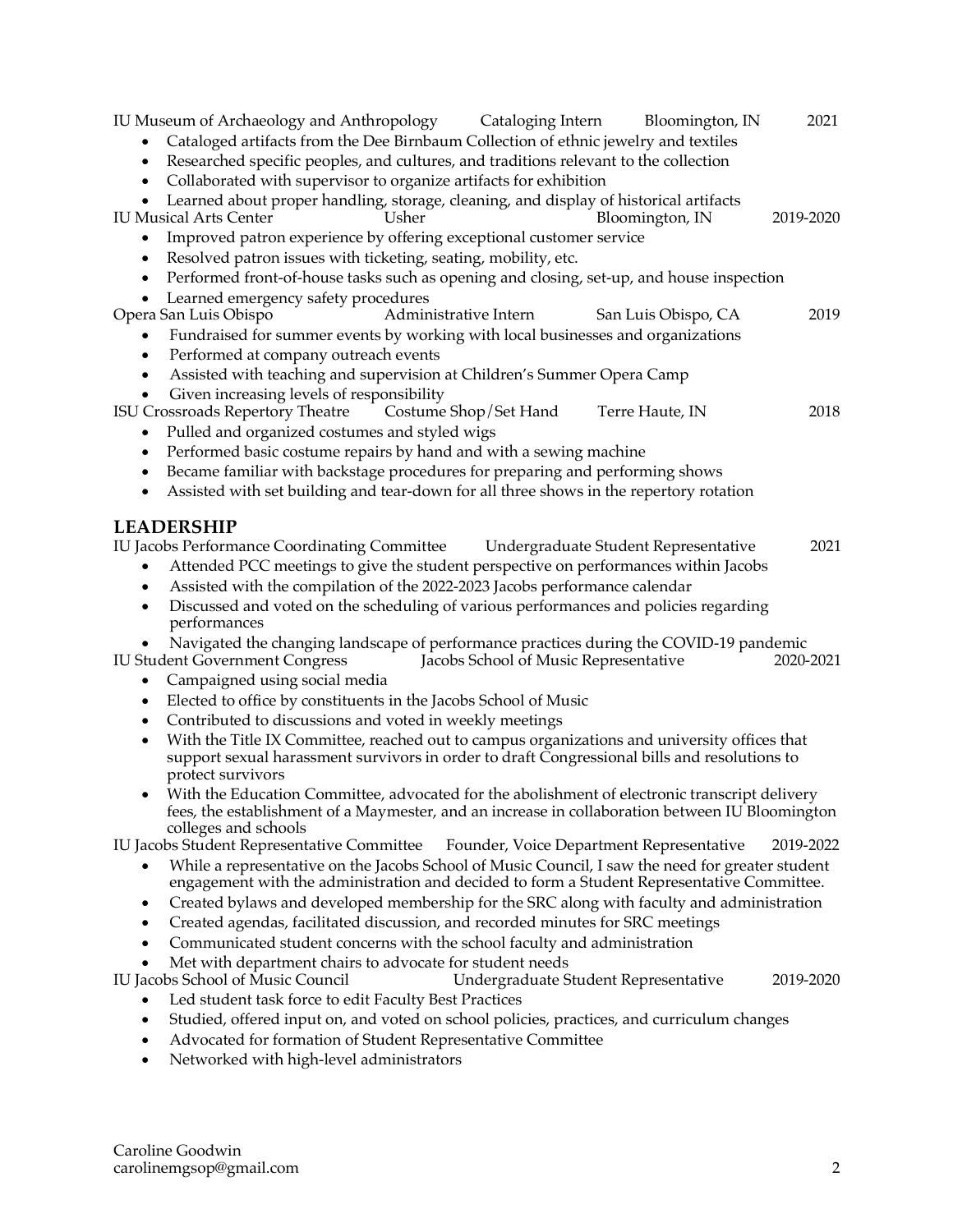# **VOLUNTEER WORK**

| IU Jacobs Da Capo Peer Mentoring Peer Mentor                                                              | Bloomington, IN | 2020-2021 |
|-----------------------------------------------------------------------------------------------------------|-----------------|-----------|
| • Assisted incoming Jacobs students with transition to campus life                                        |                 |           |
| • Worked with program leaders to resolve student issues                                                   |                 |           |
| • Met weekly with my mentee for wellness check-ins<br>Vigo County Historical Museum Hostess and Performer | Terre Haute, IN | 2014-2017 |
| • Greeted and hosted visitors to the museum                                                               |                 |           |
| • Assisted with archival and exhibit storage and organization                                             |                 |           |
| • Served customers in the museum gift shop as a cashier                                                   |                 |           |
| <b>HONORS AND AWARDS</b>                                                                                  |                 |           |

| Herbert Presidential Scholarship         | Indiana University | 2017-2021 |
|------------------------------------------|--------------------|-----------|
| Indiana Premier Young Talent Scholarship | Indiana University | 2017-2021 |
| Lucie M. Kohlmeier Scholarship           | Indiana University | 2018-2021 |

# **PERFORMANCES**

| Opera                                        |                                                                     |                                         |      |
|----------------------------------------------|---------------------------------------------------------------------|-----------------------------------------|------|
| <i>*Marie</i>                                | The Bartered Bride                                                  | <b>IU Opera Workshop</b>                | 2022 |
| Gabriella                                    | La Rondine                                                          | <b>IU Opera Theater</b>                 | 2022 |
| Chorus                                       | Falstaff                                                            | <b>IU</b> Opera Theater                 | 2021 |
| Second Sprit                                 | The Magic Flute                                                     | <b>IU Opera Theater</b>                 | 2021 |
| Chorus                                       | The Jungle                                                          | New Voices Opera                        | 2021 |
| Chorus                                       | Xerxes                                                              | <b>IU Opera Theater</b>                 | 2021 |
| Ana                                          | Ana y su Sombra                                                     | ROK: Reimagining Opera for Kids         | 2020 |
| Chorus                                       | Bernstein's Mass                                                    | <b>IU Opera Theater</b>                 | 2019 |
| Unicorn                                      | Mooch the Magnificent                                               | ROK: Reimagining Opera for Kids         | 2019 |
| Ami                                          | The World is One                                                    | ROK: Reimagining Opera for Kids         | 2018 |
| Rosie                                        | The Lunchbox Project                                                | ROK: Reimagining Opera for Kids         | 2018 |
| *Denotes scenes or partial roles             |                                                                     |                                         |      |
| <b>Musical Theatre</b>                       |                                                                     |                                         |      |
| Lou Ann                                      | Hairspray                                                           | <b>ISU Crossroads Repertory Theatre</b> | 2018 |
| Maria                                        | West Side Story                                                     | Terre Haute North Vigo High School      | 2017 |
| Mrs. Mayor                                   | Seussical the Musical                                               | Terre Haute North Vigo High School      | 2016 |
| Peter Pan                                    | <b>Shrek the Musical</b>                                            | Terre Haute North Vigo High School      | 2015 |
| Liesl von Trapp                              | The Sound of Music                                                  | Maple Avenue United Methodist Church    | 2015 |
| Gracie Shinn                                 | The Music Man                                                       | Terre Haute North Vigo High School      | 2014 |
| Choir                                        |                                                                     |                                         |      |
| IU Jacobs School of Music Conductor's Chorus |                                                                     | Bloomington, IN                         | 2022 |
|                                              | Missa Brevis in F, Wolfgang Amadeus Mozart                          |                                         |      |
|                                              | Oh Heiland, reiß die Himmel Auf, Johannes Brahms                    |                                         |      |
|                                              | Suite de Lorca; Canción de jinete, Einojuhani Rautavaara            |                                         |      |
|                                              | Missa brevis St. Joannis de Deo ("Kleine Orgelmesse"), Joseph Haydn |                                         |      |
| IU Jacobs School of Music University Singers |                                                                     | Bloomington, IN                         |      |
| The Seasons, Joseph Haydn                    |                                                                     |                                         | 2020 |
| The Planets, Gustav Holst                    |                                                                     |                                         | 2018 |
| IU Jacobs School of Music Oratorio Chorus    |                                                                     | Bloomington, IN                         | 2019 |
| Schicksalslied, Johannes Brahms              |                                                                     |                                         | 2018 |
| War Requiem, Benjamin Britten                |                                                                     |                                         |      |

*Toward the Unknown Region*, Ralph Vaughan Williams 2018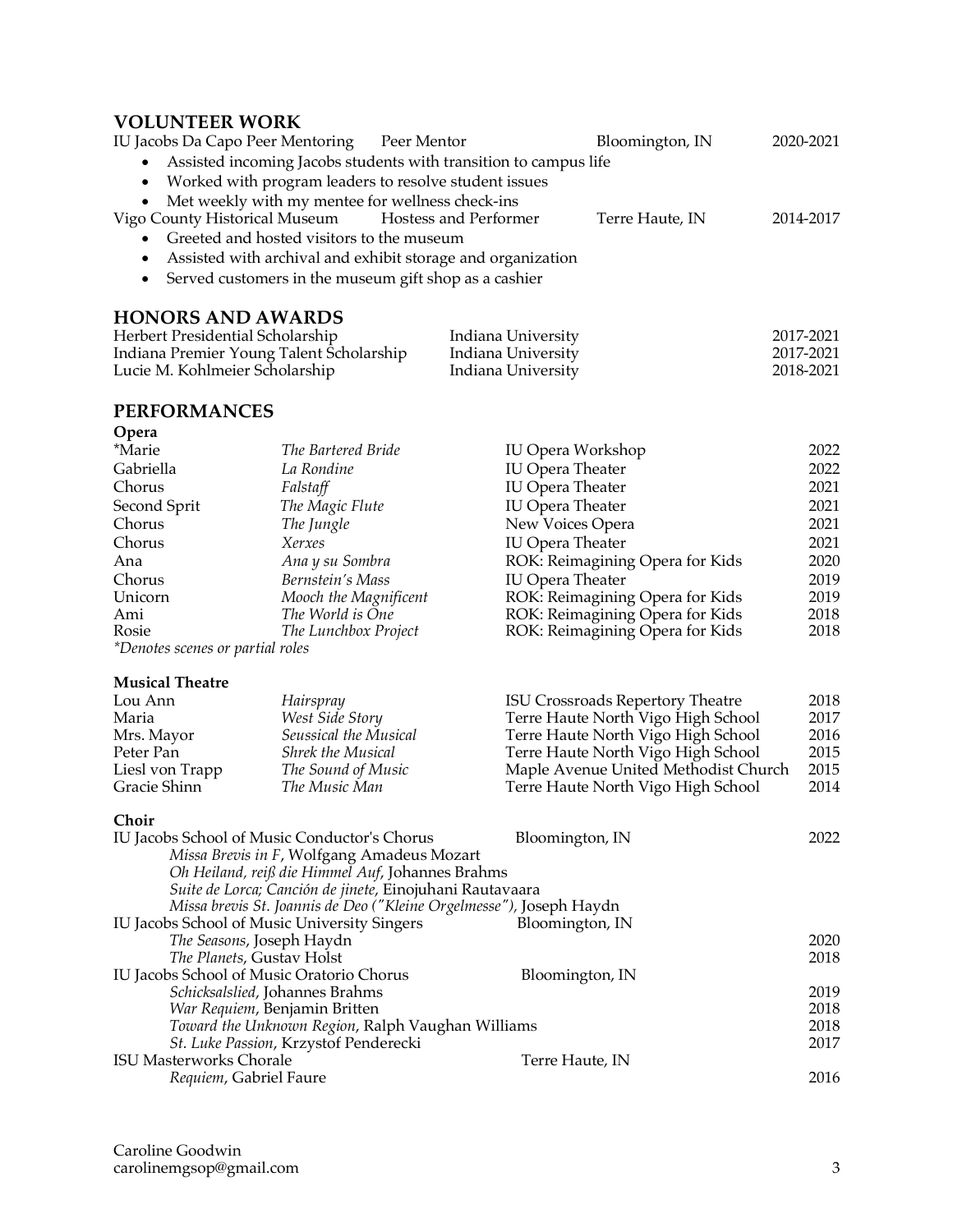| <b>Solo Recitals/Concerts</b><br>Terre Haute Symphony League<br>IU Ford-Crawford Hall<br><b>ISU Landini Center</b>                                                                                                                                                                     | Hats off to Broadway Benefit Concert<br><b>BSOF Senior Voice Recital</b><br>High School Senior Voice Recital                                                                                                                                                               |                                                                          | Bloomington, IN<br>Bloomington, IN<br>Terre Haute, IN                                                                                                | 2021<br>2021<br>2017                                         |
|----------------------------------------------------------------------------------------------------------------------------------------------------------------------------------------------------------------------------------------------------------------------------------------|----------------------------------------------------------------------------------------------------------------------------------------------------------------------------------------------------------------------------------------------------------------------------|--------------------------------------------------------------------------|------------------------------------------------------------------------------------------------------------------------------------------------------|--------------------------------------------------------------|
| <b>Guest/Studio/Class Recitals/Concerts</b><br><b>IU Ford-Crawford Hall</b><br><b>IU Music Addition</b><br>Terre Haute Symphony Orchestra<br><b>ISU Landini Center</b><br><b>IU Recital Hall</b><br>IU Ford-Crawford Hall<br>IU Ford-Crawford Hall<br><b>IU Ford-Crawford Hall</b>     | Lucas Hickman's Master's Recital<br>Anne Slovin's Doctoral Recital<br>Candlelit Holidays Concert<br>ISU Faculty and Friends Recital<br>Alex Tedrow's Composition Recital<br>Rose Stroup's Voice Recital<br>Havranek Studio Recital<br><b>English Diction Class Recital</b> |                                                                          | Bloomington, IN<br>Bloomington, IN<br>Terre Haute, IN<br>Terre Haute, IN<br>Bloomington, IN<br>Bloomington, IN<br>Bloomington, IN<br>Bloomington, IN | 2022<br>2022<br>2021<br>2021<br>2021<br>2020<br>2019<br>2017 |
| <b>Other Concerts</b><br>Swingin' at the Swope Fundraiser<br><b>Sunday Live Concert Series</b><br>Christmas Concerts with Max Goodwin, Jazz Guitarist<br>Fundraiser Cabarets for the Vigo County Historical Society<br>A Vigo Volunteer Writes Home<br>$M^*A^*S^*H$<br><b>USO Show</b> |                                                                                                                                                                                                                                                                            | Terre Haute, IN<br>Bloomington, IN<br>Terre Haute, IN<br>Terre Haute, IN |                                                                                                                                                      | 2022<br>2019<br>2017-2018<br>2016<br>2015<br>2014            |
| <b>NEW MUSIC PREMIERED</b><br>A Few Figs from Thistles<br>Requiem<br>Four Winds: for solo soprano and SATB Choir                                                                                                                                                                       |                                                                                                                                                                                                                                                                            | Alex Tedrow<br>Alex Tedrow<br>Alex Tedrow                                |                                                                                                                                                      | 2021<br>2021<br>2018                                         |
| <b>COMPETITIONS</b><br><b>First Place</b><br>Second Place<br><b>First Place</b>                                                                                                                                                                                                        | Indiana NATS Contest High School Musical Theatre Division<br>Indiana NATS Contest High School Classical Division<br>Indiana NATS Contest High School Musical Theatre Division                                                                                              |                                                                          | Fort Wayne, IN<br>Fort Wayne, IN<br>Greencastle, IN                                                                                                  | 2016<br>2016<br>2015                                         |
| <b>OTHER EXPERIENCE</b>                                                                                                                                                                                                                                                                |                                                                                                                                                                                                                                                                            |                                                                          |                                                                                                                                                      |                                                              |
| Housekeeping<br>Contracted primarily by Stay Bloomington                                                                                                                                                                                                                               | <b>Independent Contractor</b>                                                                                                                                                                                                                                              |                                                                          | Bloomington, IN                                                                                                                                      | 2020-2022                                                    |
| Cleaned and tidied Airbnbs between stays<br>$\bullet$<br>Instagram Thrift Shop<br>٠<br>Built an extensive inventory of locally sourced clothing<br>٠                                                                                                                                   | Disinfected surfaces in accordance with Airbnb COVID-19 safety protocols<br>Owner and Manager<br>Created my own small business for supplemental income                                                                                                                     |                                                                          | Bloomington, IN                                                                                                                                      | 2020-2021                                                    |
| $\bullet$                                                                                                                                                                                                                                                                              | Managed the social media account used to sell pieces and promote my store: @carolinemgthifts                                                                                                                                                                               |                                                                          |                                                                                                                                                      |                                                              |
| Private Nanny                                                                                                                                                                                                                                                                          | Managed income and expenses, including revenue, shipping, and purchase of inventory<br>Seasonal Employment                                                                                                                                                                 |                                                                          | Terre Haute, IN                                                                                                                                      | 2019-2020                                                    |
| Cared for and transported children ages five to twelve<br>٠                                                                                                                                                                                                                            |                                                                                                                                                                                                                                                                            |                                                                          |                                                                                                                                                      |                                                              |
|                                                                                                                                                                                                                                                                                        | Worked with various families to meet their unique needs                                                                                                                                                                                                                    |                                                                          |                                                                                                                                                      |                                                              |
| Completed Red Cross First Aid course; CPR certified<br><b>IU Forest Residence Hall</b>                                                                                                                                                                                                 | <b>Front Desk Receptionist</b>                                                                                                                                                                                                                                             |                                                                          | Bloomington, IN                                                                                                                                      | 2018-2019                                                    |
|                                                                                                                                                                                                                                                                                        | Offered guidance and information on the hall to students and visitors                                                                                                                                                                                                      |                                                                          |                                                                                                                                                      |                                                              |
|                                                                                                                                                                                                                                                                                        | Facilitated conversation with students in person and over the phone                                                                                                                                                                                                        |                                                                          |                                                                                                                                                      |                                                              |

• Logged and distributed mail and packages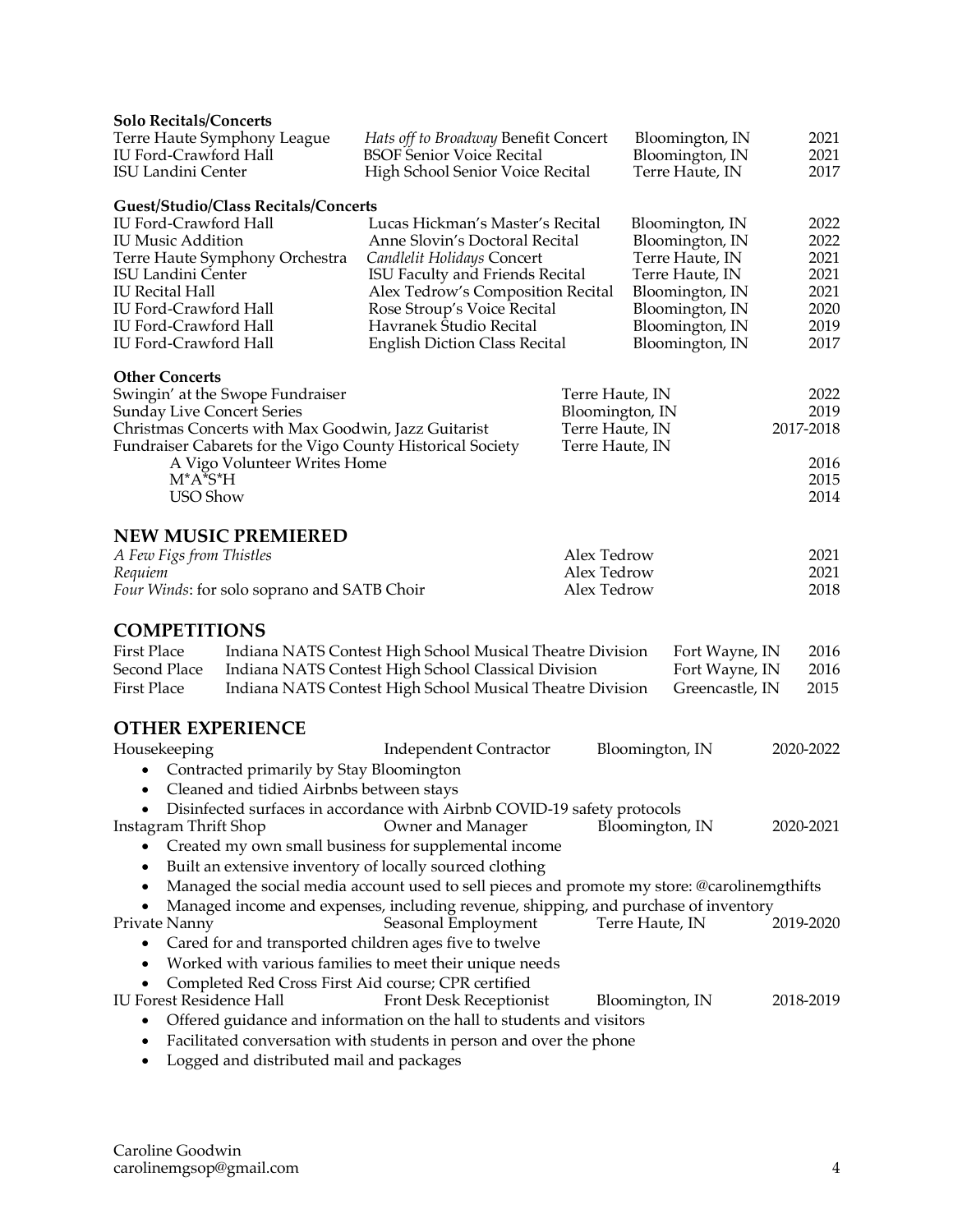| Terre Haute Parks and Recreation                                                               | Summer Activities Assistant Terre Haute, IN |                 | 2018 |
|------------------------------------------------------------------------------------------------|---------------------------------------------|-----------------|------|
| • Assisted with event setup and teardown                                                       |                                             |                 |      |
| • Planned and oversaw children's activities such as games and cooking classes                  |                                             |                 |      |
| <b>Tractor Tools Direct</b>                                                                    | Office/Warehouse Assistant Terre Haute, IN  |                 | 2017 |
| • Used Microsoft Excel and other data entry systems to organize customer information           |                                             |                 |      |
| • Developed Craigslist and Facebook advertisements                                             |                                             |                 |      |
| • Completed warehouse tasks such as part sorting and painting                                  |                                             |                 |      |
| Bierstube German Restaurant                                                                    | <b>Hostess</b>                              | Terre Haute, IN | 2016 |
| Offered exceptional customer service to customers, including greeting and seating<br>$\bullet$ |                                             |                 |      |
| Assisted with serving food and bussing tables<br>$\bullet$                                     |                                             |                 |      |

• Completed other tasks as assigned